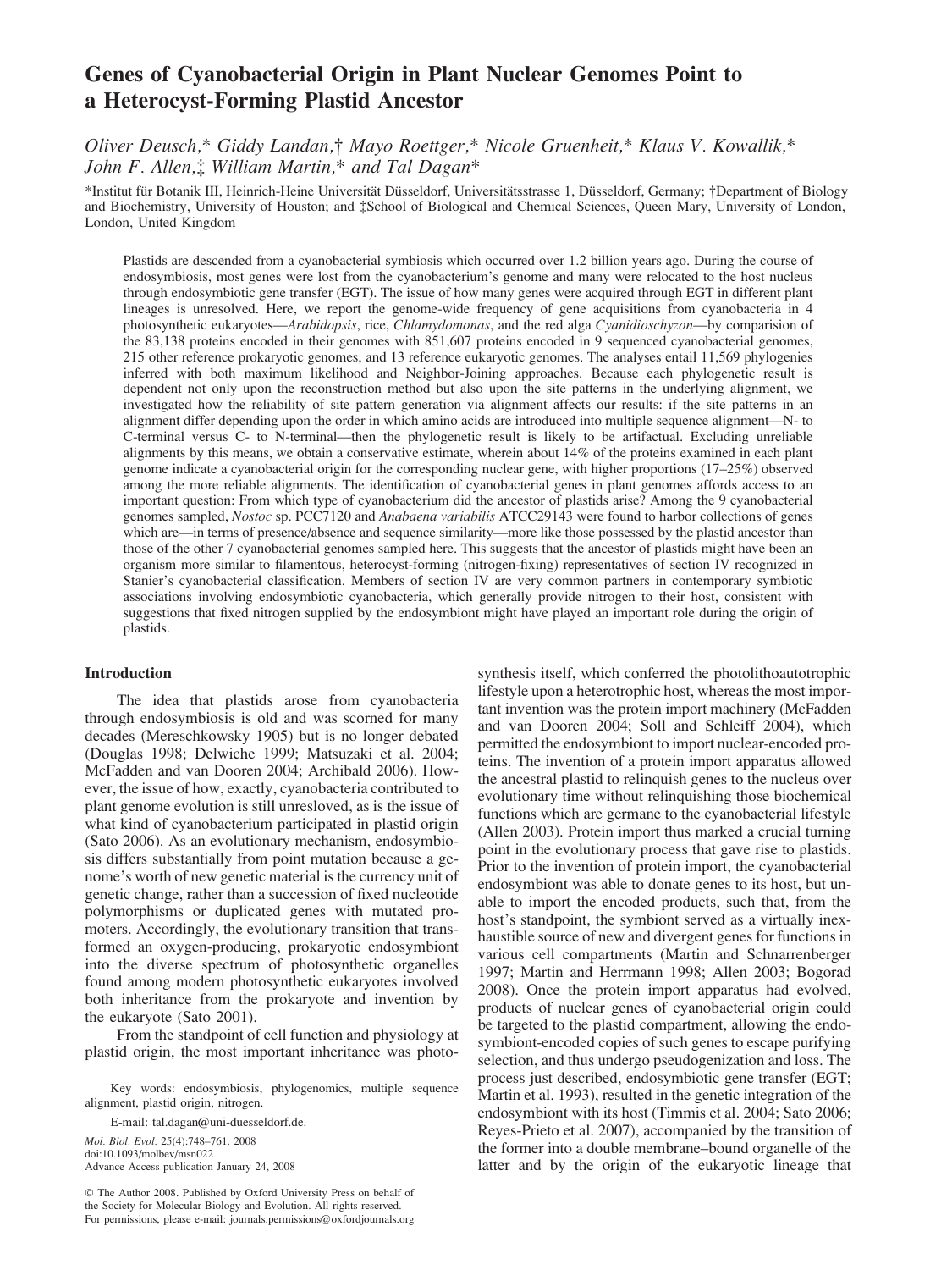possesses primary plastids, the archaeplastida (Adl et al. 2005). In the present work, we aim to address 2 questions.

First, we wish to address the quantitative scope of EGT from plastids using whole genome data. Modern plastids are estimated to contain anywhere from about 2,100 to 4,800 different proteins (Richly and Leister 2004), whereas plastid genomes encode only 60–200 proteins in various photosynthetic lineages (Timmis et al. 2004). Plastids thus contain roughly as many proteins as their free-living cyanobacterial cousins but have retained only a handful of the corresponding genes (Allen and Raven 1996). Various and differing estimates for the total number of genes that were acquired by plants from cyanobacteria have been reported. A phylogenomic investigation of Arabidopsis including 3 cyanobacterial genomes but only 1 reference eukaryotic genome suggested that about 18% of Arabidopsis proteins are cyanobacterial acquisitions (Martin et al. 2002), whereas an EST-based analysis of Cyanophora paradoxa indicated that about 11% of the proteins in that genome are cyanobacterial acquisitions (Archibald 2006; Reyes-Prieto et al. 2006).

Those differences are likely to have methodological causes, and it is well recognized that the reliability of phylogenetic inference with highly divergent proteins can affect such estimates (Martin et al. 2002; Reyes-Prieto et al. 2006). Comparisons of plant and cyanobacterial proteins are replete with alignments of highly divergent sequences because the origin of plastids dates back at least 1.2 billion years (Butterfield 2000; Yoon et al. 2004). In order to take the influence of highly divergent alignments into account in this phylogenomic study, we have made use of recent findings showing that phylogenetic results using real data differ markedly in comparisons of alignments generated by reading sequences from N- to C-terminus (the default in all current alignment programs, the ''heads'' orientation) to those generated using the same program but reading sequences in from C-terminus to N-terminus (the ''tails'' orientation) (Landan and Graur 2007). The underlying reasoning is straightforward: If a phylogenetic result is contingent upon the order in which amino acids are introduced into multiple sequence alignment—N- to Cterminal versus C- to N-terminal or heads versus tails—then it is likely to be an artifact of phylogeny inference and one that is rooted at the alignment step, where the site patterns for phylogenetic inference are generated. The reproducibility of site pattern generation as a function of heads versus tails alignment provides a criterion for separating phylogenetic wheat from chaff. Its utility to refine estimates for the number of genes that plants acquired from cyanobacteria is explored in a phylogenomic analysis of proteins encoded by Arabidopsis, rice, Chlamydomonas, and the red alga Cyanidioschyzon in comparison with 9 cyanobacterial and 228 other reference genomes.

Second, we wish to investigate the nature of the plastid ancestor, specifically which genes it contained and to which lineages of modern cyanobacteria it was most closely related as inferred from cyanobacterial genes present in plant nuclear genomes. Previous studies using alignments of single loci (Morden and Golden 1989; Turner et al. 1999; Marin et al. 2005) or concatenated genes encoded in plastid DNA in comparison to homologues from cyanobacteria

(Rodriguez-Ezpeleta et al. 2005) have been inconclusive, although Sato (2006) suggested that the Anabaena–Synechocystis lineage might be closer to the ancestor of plastids than other cyanobacteria sampled in that study. However, the individual phylogenies of plastid-encoded genes can differ significantly even though they are related by the same evolutionary process (Martin et al. 1998; Lockhart et al. 1999), a prime example of the limitations involved in phylogenetic inference as one goes farther back in time (White et al. 2007). But among cyanobacteria the situation is worse because in addition to the problem of phylogenetic error, they can and do exchange genes both among themselves and with other bacterial groups via lateral gene transfer (LGT) (Raymond et al. 2002; Zhaxybayeva et al. 2006), such that concatenation will tend to mix phylogenetic signals, rather than amplify them (Bapteste et al. 2007), with bootstrap or Bayesian support values offering no guide to confidence, because large alignments tend to yield support values close to unity, regardless of whether or not the topology is correct (Phillips et al. 2004).

As it relates to the origin of genes that eukaryotes acquired from the ancestor of plastids, LGT among prokaryotes means that—even though all available evidence points to a single origin of plastids (McFadden and van Dooren 2004; Archibald 2006) and notwithstanding recent debate as to how to define the term plastid (Bodyl et al. 2007; Larkum et al. 2007)—plant genomes harbor a discrete sample of the collection of genes present in the genome of the plastid ancestor. However, neither that gene sample nor the collection of genes present in the free-living plastid ancestor is likely to have persisted in its original, contiguous state in any modern cyanobacterial chromosome (Martin 1999) because of LGT among cyanobacteria (Zhaxybayeva et al. 2006) and between cyanobacteria and other prokaryotes (Raymond et al. 2002) since the origin of plastids. The same problem exists with regard to finding the ancestor of mitochondria among *a*-proteobacteria (Esser et al. 2007). Despite this complication that LGT introduces with regard to identifying the ''lineage'' of cyanobacteria from which plastids arose (for a discussion of modern concepts regarding prokaryotic lineages, see Doolittle and Bapteste 2007), one can still address the question of which modern cyanobacterial genomes possess the highest frequencies of genes with strongest sequence similarity to their nuclear encoded homologues in photosynthetic eukaryotes, which we do, using 9 sequenced cyanobacterial genomes.

# Materials and Methods Data

The nuclear proteomes of Arabidopsis thaliana version January 2006 and Oryza sativa version May 2006 were downloaded from RefSeq database (Pruitt et al. 2005). The nuclear proteomes of Cyanidioschyzon merolae (Matsuzaki et al. 2004) version February 2005 and Chlamydomonas reinhardtii (Merchant et al. 2007) version 2.0 were downloaded from their genome projects. Multiple copy proteins were condensed into a single entry. Homologous proteins within prokaryotes and nonphotosynthetic eukaryotes were searched as follows. The proteins of the photosynthetic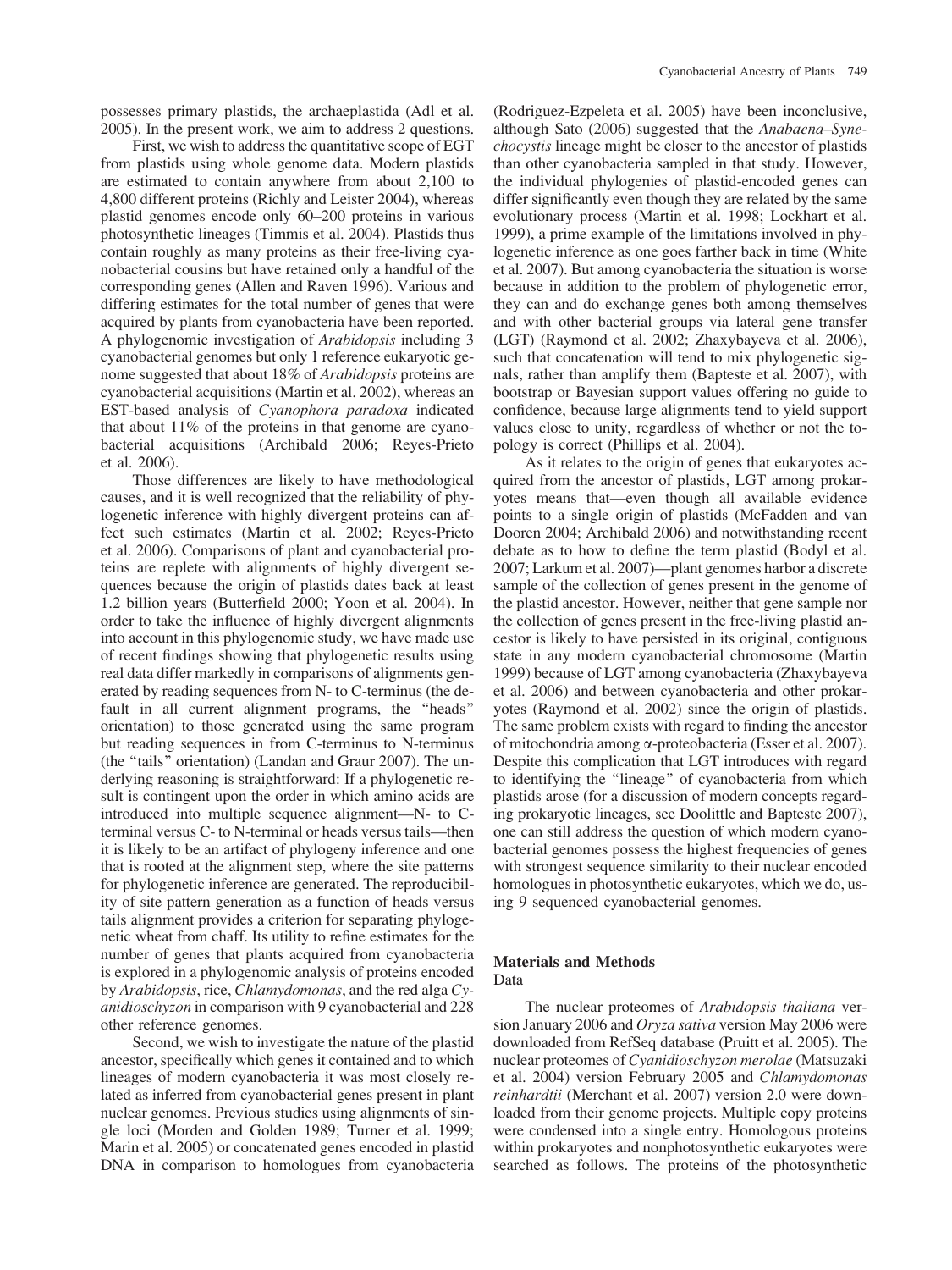eukaryotes were Blasted (Altschul et al. 1997) to a data set including 200 eubacteria, 24 archaebacteria, and 13 nonphotosynthetic eukaryotes (supplementary table S1, Supplementary Material online). The Blast hits were filtered for hits of E value  $\leq 10^{-10}$  and  $\geq 25\%$  amino acid identities and ranked by the percent of identities multiplied by the ratio of the query length and the Blast pairwise alignment length. In order to render phylogenetic analysis using maximum likelihood (ML) computationally tractable for over  $>11,000$  phylogenies, the number of operational taxonomical units per alignment had to be restricted, hence only the first 3 hits from each phylum were selected for sequence alignment. Because we are addressing the question of which proteins are most closely related to the plant homologues, rather than the question of how proteins from all lineages are related to one another, the selection of the 3 best representatives from each phylum should not influence our estimates. Proteins from the cyanobacterial genomes were investigated (Anabaena variabilis ATCC29413, Gloeobacter violaceus PCC7421, Nostoc sp. PCC7120, Prochlorococcus marinus MIT9313, Synechococcus sp. CC9605, Synechococcus elongatus PCC7942, Synechococcus sp. WH8102, Synechocystis sp. PCC6803, and Thermosynechococcus elongatus BP-1), and other genomes were obtained from GenBank.

#### Sequence Alignment

Each protein was aligned with its homologues using Muscle (Edgar 2004) with a maximum of 16 iterations. For the tails alignment, the protein sequences were reversed using a PERL script and were aligned again with Muscle using the same parameters. For the comparison between the heads and tails alignments, the tails alignment is reversed and each amino acid is replaced by its serial number in the protein sequence. Gaps in the alignment are converted to "0." An identical heads and tails column includes exactly the same amino acids from each sequence in both alignments. The columns score (CS) is calculated as the proportion of columns in the heads alignment that had a matching column in the tails alignment. An identical heads and tails pair is a pair of amino acids in 2 different sequences that are aligned together in both alignments. The sum-of-pairs score (SPS) is calculated as the proportion of pairs in the heads alignment that had a matching pair in the tails alignment.

# Phylogenetic Trees

The heads and tails alignments were used to reconstruct phylogenetic trees with Phyml (Guindon and Gascuel 2003) using the ungapped positions only and the Jones-Taylor-Thornton (JTT) model (Jones et al. 1992) assuming rate variation across sites according to a Gamma distribution with 8 rate categories with the alpha parameter estimated from the data and invariable sites taken into account and with Neighbor-Joining (NJ) (Saitou and Nei 1987) using JTT distances. The heads and tails trees were compared by counting the identical splits between the trees using Treedist of PHYLIP (Felsenstein 2005). The phylogenetic partitions score (PPS) is the proportion of tree splits (branches) that were reconstructed identically from the heads and tails alignments. The nearest neighbors were identified as taxa contained in the smallest clade that included the homologue of the photosynthetic eukaryote.

#### Pairwise Analysis

Reciprocal best Blast hits (BBHs) of Arabidopsis genes and rice or alternatively Chlamydomonas genes were defined as orthologous pairs. Each pair of genes was aligned using ClustalW (Thompson et al. 1994), and protein distances were calculated with Protdist (Felsenstein 2005) using the JTT substitution matrix.

#### Nuclear Plastid DNA Rescreening

To identify nuclear plastid DNAs (NUPTs) (Richly and Leister 2004) protein-coding sequences from the corresponding chloroplast genomes were Blasted to the RefSeq database version January 2008. Proteins with 100% identical amino acids over the total length were scored as probable NUPTs.

# Functional Classification

Proteins were classified into functional categories according to their BBH above 25% amino acid identities found in Swiss-Prot database (Boeckmann et al. 2003). The function of each protein in Swiss-Prot is described by one or more keywords. We manually classified Swiss-Prot keywords into functional categories (the list is available upon request). Each Swiss-Prot protein was assigned to a functional category according to the most frequent category of its keywords.

#### Results and Discussion

In order to identify genes of cyanobacterial origin in the genomes of 4 photosynthetic eukaryotes containing a primary plastid, we compared the nonredundant set of 83,138 proteins encoded in their genomes to a data set of 851,607 proteins from 9 sequenced cyanobacterial genomes, 13 reference eukaryotic genomes, and 215 reference prokaryotic genomes using Blast. Alignments were constructed for those query sequences that detected at least one homologue in cyanobacteria and homologues in at least 2 other search phyla (supplementary table S1, Supplementary Material online) at an E-value threshold  $10^{-10}$  and 25% amino acid identity in the pairwise Blast alignment. Within each phylum, hits were ranked by their similarity and the ratio of the hit length to the query length. The first 3 hits from each phylum were selected for alignment and phylogenetic analysis. A summary of the distribution of hits at this threshold for each phylum is shown in table 1. For each query, we thus obtained a set of sequences that included the best cyanobacterial matches and the best matches from at least 2 other phyla to address the cyanobacterial ancestry of the plant homologue via phylogenetic inference. For those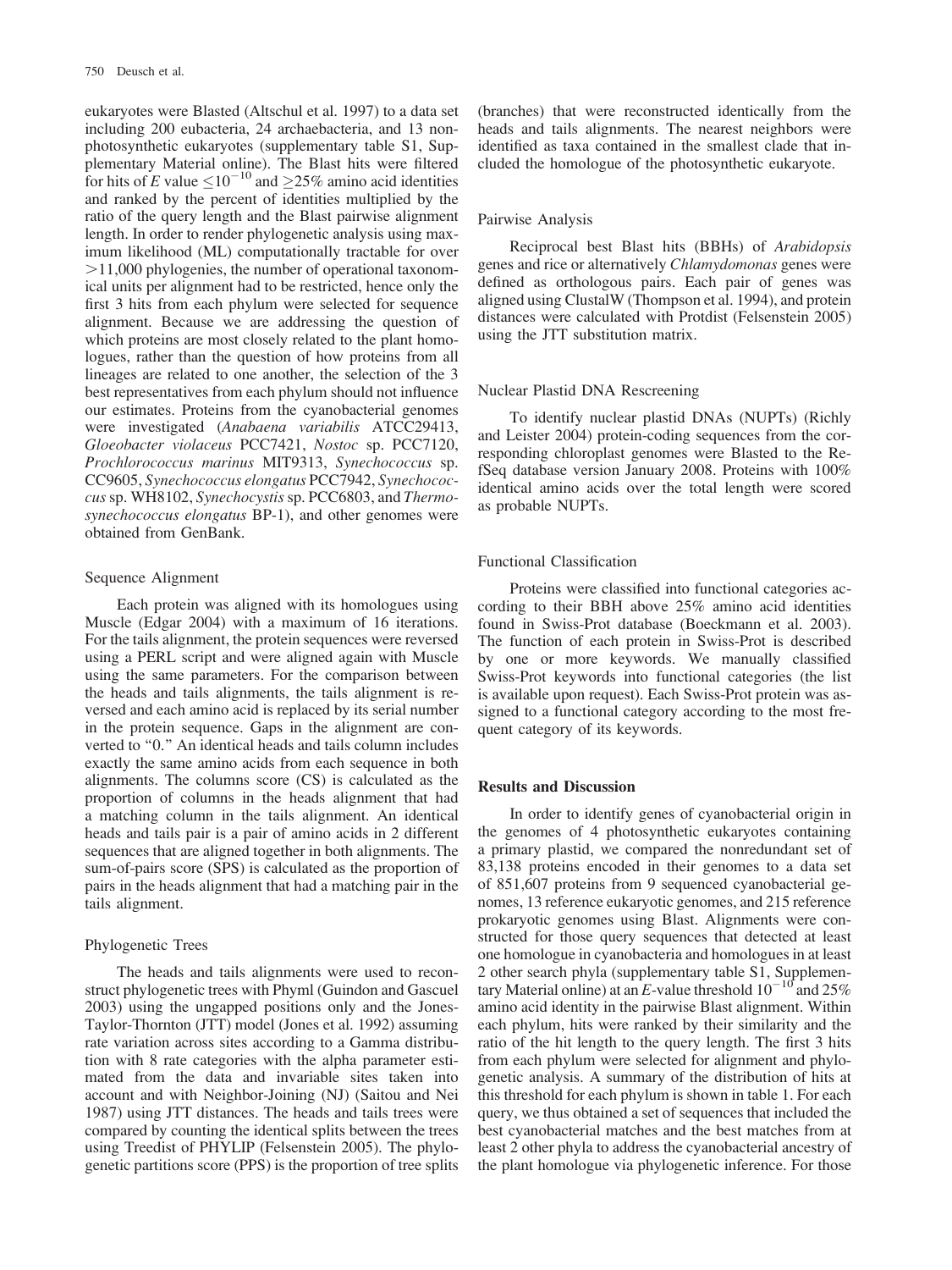|                 |                            | Arabidopsis |       | Rice  |       | Chlamydomonas |       | Cyanidioschyzon |       |
|-----------------|----------------------------|-------------|-------|-------|-------|---------------|-------|-----------------|-------|
|                 | Phylum (number of genomes) | Hits        | Trees | Hits  | Trees | <b>Hits</b>   | Trees | Hits            | Trees |
| Eubacteria      | Cyanobacteria (9)          | 5,199       | 4,670 | 3,524 | 3,186 | 2,767         | 2,500 | 1,363           | 1,213 |
|                 | Actinobacteria (17)        | 5,265       | 3,760 | 3,934 | 2,617 | 3,437         | 2,143 | 1,298           | 1,056 |
|                 | Aquificae (1)              | 1,550       | 1,387 | 911   | 811   | 857           | 792   | 603             | 564   |
|                 | Bacteroidetes (4)          | 3,116       | 2,431 | 2,024 | 1,558 | 1,702         | 1,392 | 988             | 849   |
|                 | Chlamydiae (6)             | 1,884       | 1,638 | 1,124 | 982   | 946           | 828   | 2,126           | 858   |
|                 | Chlorobi (3)               | 2,264       | 2,105 | 1,404 | 1,283 | 1,325         | 1,204 | 813             | 758   |
|                 | Chloroflexi (2)            | 1,232       | 1,157 | 882   | 691   | 874           | 742   | 485             | 464   |
|                 | Deinococcus-Thermus (2)    | 2,598       | 2,158 | 1,912 | 1,455 | 2,061         | 1,478 | 890             | 770   |
|                 | Firmicutes (45)            | 5,188       | 3,545 | 3,402 | 2,412 | 2,608         | 1,860 | 1,214           | 996   |
|                 | Fusobacteria (1)           | 1,328       | 1,200 | 742   | 675   | 773           | 700   | 481             | 441   |
|                 | Planctomycetes (1)         | 2,730       | 2,177 | 1,882 | 1,479 | 1,483         | 1,266 | 788             | 705   |
|                 | Proteobacteria (105)       | 6,857       | 4,378 | 4,958 | 3,009 | 4,385         | 2,392 | 1,585           | 1,160 |
|                 | Spirochaetes (5)           | 2,766       | 2,317 | 1,633 | 1,380 | 1,415         | 1,211 | 851             | 735   |
|                 | Thermotogae $(1)$          | 1,615       | 1,368 | 952   | 817   | 854           | 757   | 582             | 530   |
| Archaeabacteria | Crenarchaeota (5)          | 1,941       | 1,366 | 1,175 | 815   | 974           | 694   | 693             | 491   |
|                 | Eurvarchaeota (18)         | 4,100       | 2,902 | 2,716 | 1,911 | 1,982         | 1,450 | 1,122           | 801   |
|                 | Nanoarchaeota (1)          | 429         | 208   | 248   | 122   | 217           | 131   | 202             | 106   |
| Eukaryotes      | Ascomycota (8)             | 10,734      | 3,850 | 7,853 | 2,624 | 4,881         | 1,819 | 2,303           | 922   |
|                 | Basidiomycota (2)          | 10,047      | 3,545 | 7,685 | 2,497 | 4,151         | 1,619 | 2,126           | 858   |
|                 | Microsporidia (1)          | 2,849       | 836   | 1,594 | 516   | 1,182         | 415   | 769             | 284   |
|                 | Protists $(2)$             | 7,187       | 2,158 | 4,432 | 1,509 | 3,155         | 1,139 | 1,415           | 525   |

The number of Blast hits for each phylum and the number of trees in which the phylum was included

data sets, alignments were constructed and phylogenetic trees were inferred using maximum likelihood and NJ.

On average, about 14% of those archeaplastidan proteins with homologues in cyanobacteria and at least 2 other phyla branched as nearest neighbor to cyanobacterial homologues. However, among the gene trees investigated, we found that almost every phylum sampled appeared as a nearest neighbor of the query species (table 2), which can be due to phylogenetic error or LGT among prokaryotes. Contrasted to the proportion of the proteins from each phylum in our database, the cyanobacterial signal is substantial. For example, 13% of the trees deliver cyanobacterial nearest neighbors in Arabidopsis, yet only 3.8% of the genes in our database reside in cyanobacterial chromosomes: the proportions of cyanobacterial nearest neighbors in plant genomes are far above random similarities. If we divide the proportion of nearest neighbors for each phylum by its gene content in our data set, then we find that the next largest proportion of plant gene nearest neighbors stems from the eubacterial genomes in our sample, with a majority of proteobacterial genes (fig. 1 and table 2). These could be attributed either to genes that were acquired from the mitochondrion ancestor, biased phylogenetic signals, and/or the fluid nature of bacterial genomes over time (Esser et al. 2007).

EGT Inference Depends upon Sequence Conservation

The foregoing first approximations for the percentage of cyanobacterial acquisitions represent only the fraction of genes in each archaeplastidan genome for which we can construct trees with at least 4 taxa at the phylum level. They exclude genes with a more narrow distribution across prokaryotic phyla (many photosystem genes, for example) and those that do not fulfill our criteria for inclusion in multiple alignments because of low sequence conservation. Moreover, among those genes with sufficient phyletic distribution and sequence conservation to be included in the tree-building procedure, proteins with higher sequence conservation showed a tendency to display a cyanobacterial origin more often than more divergent proteins did. For example, 22% of the Arabidopsis gene trees with a mean branch length of  $\leq 0.2$  substitutions per site indicate cyanobacterial origin of the plant nuclear gene, whereas only 6% of the gene trees with mean branch length  $\geq 1$  do (fig. 2*a*). The same tendency is observed for rice (fig. 2b) and Chlamydomonas (fig. 2c). This could have either a biological or a methodological cause: 1) genes of cyanobacterial origin in plants might preferentially belong to the most slowly evolving proteins in the genome or 2) because phylogenetic inference is less accurate with more highly diverged

Table 2

Table 1

The distribution of nearest neighbors of archaeplastidan genes within the different taxa. Mixed clades include members from various taxa

| Nearest Neighbor | Arabidopsis $(\%)$ | Oryza $(\%)$ | Chlamvdomonas (%) | Cyanidioschyzon $(\%)$ | No. proteins |
|------------------|--------------------|--------------|-------------------|------------------------|--------------|
| Cyanobacteria    | 592 (13%)          | 432 (14%)    | 356 (14%)         | 207 (17%)              | 31,940       |
| Proteobacteria   | 522 (11\%)         | 308 $(10\%)$ | 458 (18%)         | 104(9%)                | 360,234      |
| Other eubacteria | 882 (19%)          | 588 (18%)    | 524 (21%)         | 257(21%)               | 226,314      |
| Archaeabacteria  | 45 $(1%)$          | 38 (1%)      | 25(1%)            | 18 $(1%)$              | 56,513       |
| Eukaryotes       | 2156 (46%)         | 1498 (47%)   | 895 (36%)         | 523 (43%)              | 176,606      |
| Mixed            | 473 (10%)          | 323 $(10\%)$ | 242 (10%)         | 106(9%)                |              |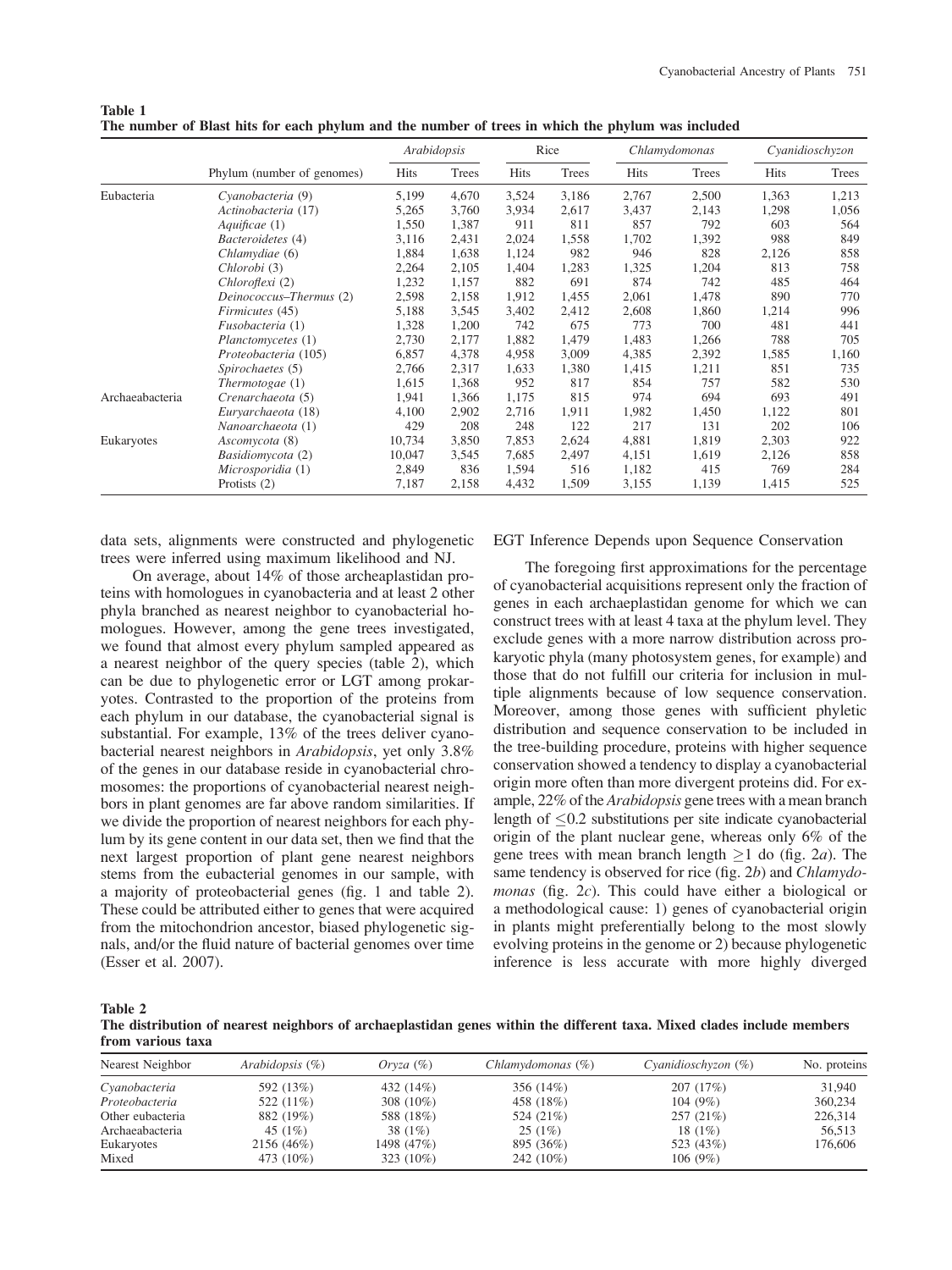

FIG. 1.—The ratio of the proportion of nearest neighbors in different taxa ( $P_{NN}$ ; table 2) and the proportion of the proteins of the taxa in the database  $(P_{DB})$ .

proteins (Nei et al. 1995; Nei 1996), the rate of false negatives—in the present case, trees failing to recover a true cyanobacterial origin of some plant proteins—might increase with increasing sequence divergence.

To test the first possibility, we calculated pairwise protein distances of Arabidopsis proteins to their orthologs in rice and Chlamydomonas and plotted the proportion of proteins that were inferred as an EGT (or not) as a function of those pairwise distance distributions (fig. 2e). Comparison of the protein distances calculated for Arabidopsis and rice orthologs showed no significant difference between the protein distance distribution of EGTs and of non-EGT proteins  $(P = 0.64$ , using Wilcoxon test). The same procedure for Arabidopsis and Chlamydomonas orthologs showed that the protein distances of EGTs are somewhat smaller than the protein distances of non-EGTs ( $P = 0.002$ , using Wilcoxon test). Hence, the tendency to infer EGT among the less polymorphic alignments is not clearly attributable to a tendency for EGTs to preferentially occur among the more slowly evolving proteins in the genome, suggesting that phylogenetic inference itself might be preferentially generating an increased frequency of false negatives for EGT candidates among the more highly divergent sequences.

#### Divergent Proteins Produce Unreliable Alignments

If phylogenetic inference is producing false EGT negatives preferentially for the more highly divergent sequences in our sample, there are, in principle, 2 prime suspects as the possible source of error: Either the tree-building algorithms are failing or the alignments themselves are called into question. It is well known that phylogenetic inference is error prone (Phillips et al. 2004), particularly when sequence divergence exceeds 50% (Nei et al. 1995; Nei 1996), which is very commonly the case in genome-wide phylogenetic studies such as the present one (fig. 2). But the influence that the methodology of sequence alignment itself can have upon phylogeny is less well studied. A phylogenetic tree can hardly be more reliable than the alignment upon which it is based, but objective criteria to assess the quality of alignments in practice are, at best, extremely rare (Kumar and Filipski 2007). We therefore turned our attention to the alignments underlying the phylogenetic

analyses in the present study, rather than to the minutiae of tree-building methods themselves, in order to better characterize their influence upon our ability to infer a particular biological process (gene acquisitions from plastids) from contemporary genome data.

For this purpose, we examined the utility of the Heads or Tails (HoT) method (Landan and Graur 2007) that quantifies the dependence of inferred residue homology in an alignment matrix upon the order in which characters are entered into the alignment. In the HoT method, the input sequences are aligned to create a heads (or forward) alignment. For the tails (or reverse) alignment, the input sequences are first reversed, so that the sequences read C- to N-terminus, and aligned independently using the same algorithm and settings, creating a second alignment of the same sequences. The 2 alignments are then compared using the CS (Thompson et al. 1999), which is the proportion of alignment columns that were reconstructed identically in the 2 alignments. When the forward and reverse alignments are nearly identical, the vast majority of columns are reproduced in both alignments and are thus consistent with respect to the character input order and the alignment can be considered reliable (or at least reproducible). But when the CS is low, the alignment is marked as being highly dependent upon an arbitrary variable, namely the order in which the amino acids are subjected to alignment. In this way, both an alignment and trees inferred from it can be identified as questionable or unreliable by virtue of their dependence upon a variable no less arbitrary than a coin toss (Landan and Graur 2007).

When all alignments underlying the trees in figure 2 are examined by HoT analysis, a strong correlation is found in all 4 genome data sets between sequence conservation as estimated by mean branch length in the trees and the proportion of identical columns recovered in the heads and tails alignments (fig. 3). CS among the most conserved sequences (mean branch length  $\leq 0.2$ ) ranges between a mean of  $0.77 \pm 0.17$  in Arabidopsis and  $0.76 \pm 0.18$  in Chlamydomonas, whereas among the most divergent sequences CS falls to a mean of  $0.45 \pm 0.37$  in Cyanidioschyzon (mean branch length  $\geq$ 0.8) or 0.11  $\pm$  0.14 in Arabidopsis (mean branch length  $\geq 1$ ; fig. 3). In other words, for the most highly divergent sequences in the present data, about 80–90% of the columns generated by multiple alignment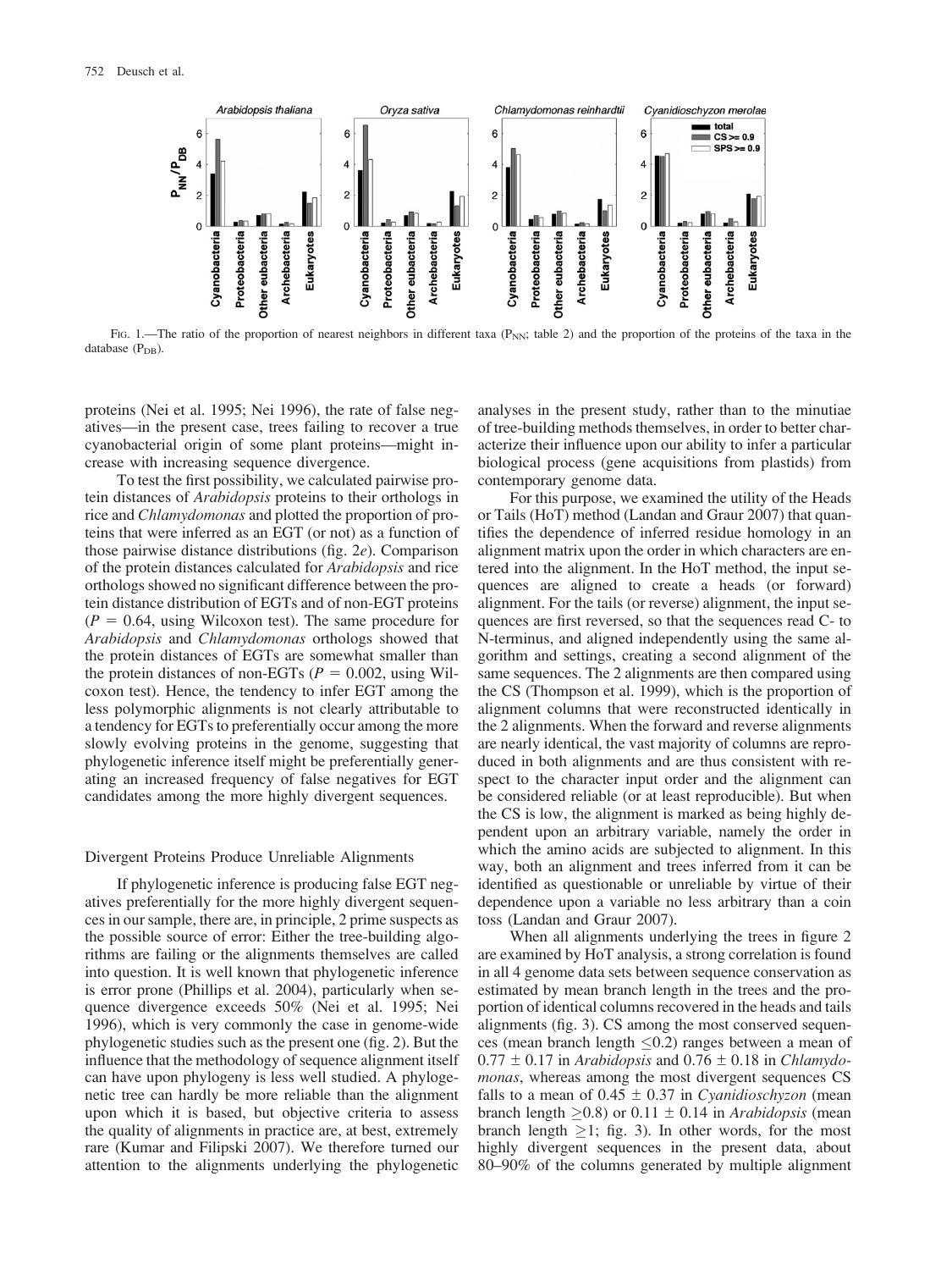

FIG. 2.— $(a-d)$  The frequency of EGT as inferred from multiple sequence alignments (MSAs) of varying sequence conservation degrees. The distribution of sequence conservation as calculated by mean branch length of the phylogenetic trees (the sum of branch lengths divided by the number of branches) reconstructed using ML approach is presented in open bars (similar distribution is observed for NJ trees). The frequency of genes inferred as EGT is plotted for both ML tress (black) and NJ trees (gray). (e) Distribution of pairwise protein distances for rice and Chlamydomonas orthologs of Arabidopsis genes.

are dependent upon the order in which the amino acids are aligned. Such columns are irreproducible in the simplest test case and therefore contain unreliable, and possibly misleading, information.

Because EGT inference uses the alignments to reconstruct phylogenetic trees, we used the HoT analysis to construct a separate phylogeny for both the heads and tails alignments of each protein and compared the results. For each sequence set, the heads and the tails alignments were created using Muscle, both were purged of gapped sites, and both were used to infer trees with ML and NJ. The similarity of the heads and tails trees was quantified by the PPS, which is the fraction of internal edges that are common to both trees. The PPS is strongly dependent upon CS for all 4 genome data sets (table 3), and this observation holds for both ML and NJ tree topologies.

The correlation between PPS and CS is positive, except for the Cyanidioschyzon data, which probably relates to that genome's small sample size (only 4,762 proteins). But CS is not always a good proxy for PPS in the heads versus tails trees comparison because there are cases  $(-5\%$  of the data) in which unreliable alignments still produce the same topology. Another measure for alignment reliability using HoT analysis is the comparison of identically reconstructed amino acids pairs (Landan and Graur 2007), in which all of the amino acid pairs between all pairs of sequences are tested for identical reconstruction, yielding a SPS (Thompson et al. 1999). SPS is a less strict measure of alignment uncertainty than CS because if a column differs with regard to only one or a few sequences in the heads or tails comparison, the corresponding HoT columns are scored as proportionately similar using SPS but as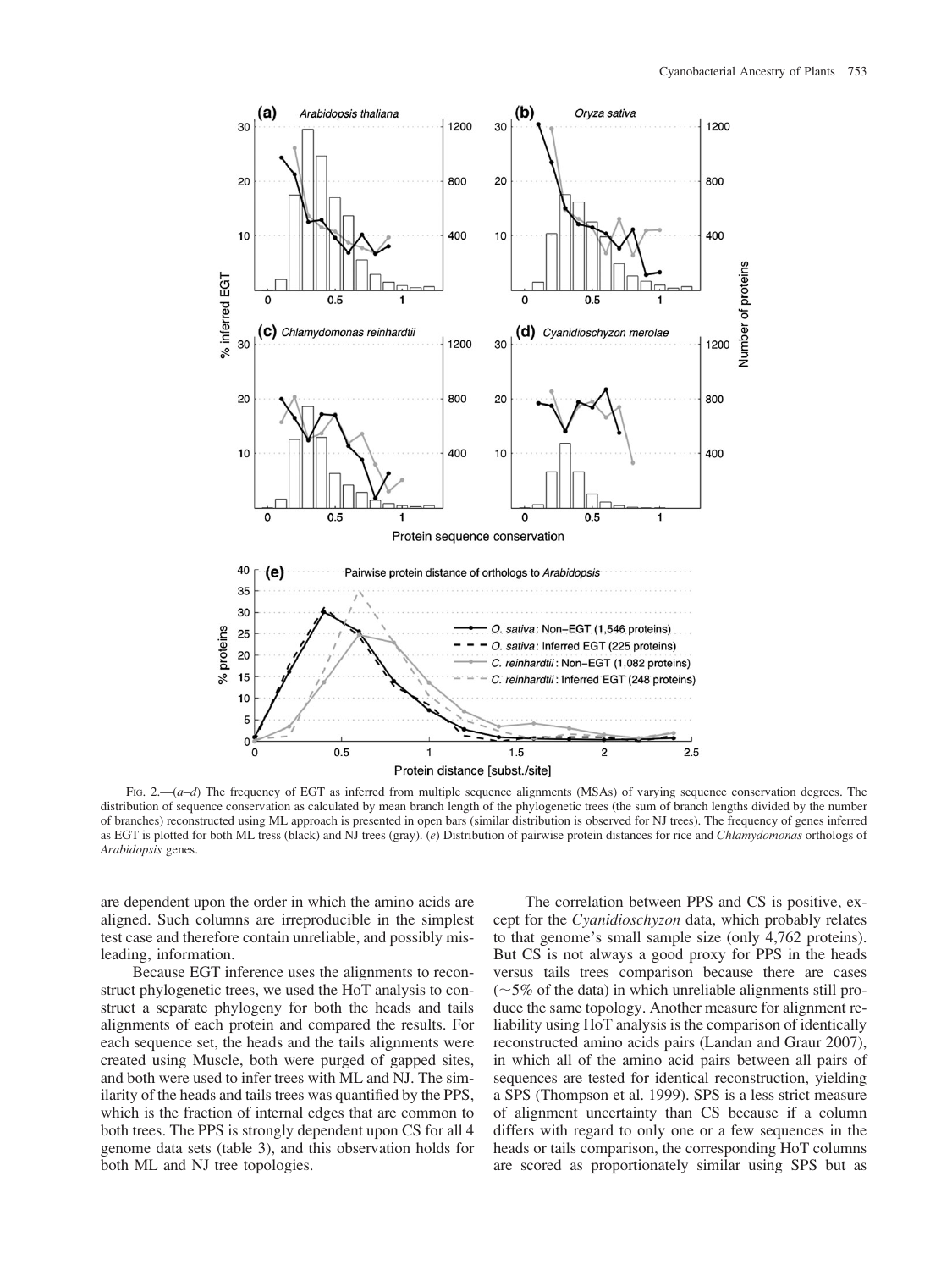

FIG. 3.—Conserved sequences produce more reliable alignments. The mean CS (dots)  $\pm$  standard deviation is presented for ML trees (black) and NJ trees (gray).

nonidentical (0 of 0/1) using CS. SPS is therefore almost always higher than CS for a given alignment (supplementary fig. 1, Supplementary Material online), but when it is low, the alignment is extremely unreliable because almost all putatively homologous amino acid pairs that are presented to the tree reconstruction procedure are generated in a manner that is dependent upon the heads versus tails parameter of the alignment procedure. Accordingly, SPS correlates better with PPS (table 3), reaching a correlation coefficient of up to  $r = 0.77$  in the rice data.

Better Alignments Give Higher Estimates for the Fraction of Acquired Genes

The correlation between sequence conservation and the reliability of the alignment (fig. 3) and its implications for the reliability of the inferred phylogentic tree (table 3), suggest that the inferred frequency of EGT depends primarily upon the alignment reliability and that the tree results are merely a secondary symptom thereof.

If we estimate the frequency of EGT-positive trees from the most conserved sequences only, we get higher estimates than if we also consider the poorly conserved sequences. The latter are, however, producing many false negatives because we observe that EGT-positive trees are not more prevalent among slowly evolving genes than EGT negatives by the measure of pairwise identity of the archaeplastidan homologues (fig. 2e). Because alignments determine phylogenetic results via the generation of homology patterns, the most accurate estimate should come from the best alignments.

In figure 4, the fraction of EGT-positive trees is plotted across the distributions for bin intervals of heads-versustails alignment quality as estimated by the criteria CS,

#### Table 3

Correlation coefficient of the PPS and 2 alignment reliability measures: the CS and the SPS. Both CS and SPS correlate significantly ( $P < 0.05$  using the Pearson's correlation) with the proportion of identical PPS as calculated for both NJ and ML trees in all tested genomes

|                         | Arabidopsis thaliana |              | Oryza sativa |              | Chlamydomonas reinhardtii |              | Cyanidioschyzon merolae |              |
|-------------------------|----------------------|--------------|--------------|--------------|---------------------------|--------------|-------------------------|--------------|
|                         | PPS (ML)             | PPS (NJ)     | PPS (ML)     | PPS (NJ)     | PPS (ML)                  | PPS (NJ)     | PPS (ML)                | PPS (NJ)     |
| <b>CS</b><br><b>SPS</b> | 0.6<br>0.71          | 0.63<br>0.75 | 0.61<br>0.77 | 0.66<br>0.79 | 0.61<br>0.7               | 0.65<br>0.75 | 0.42<br>0.48            | 0.45<br>0.53 |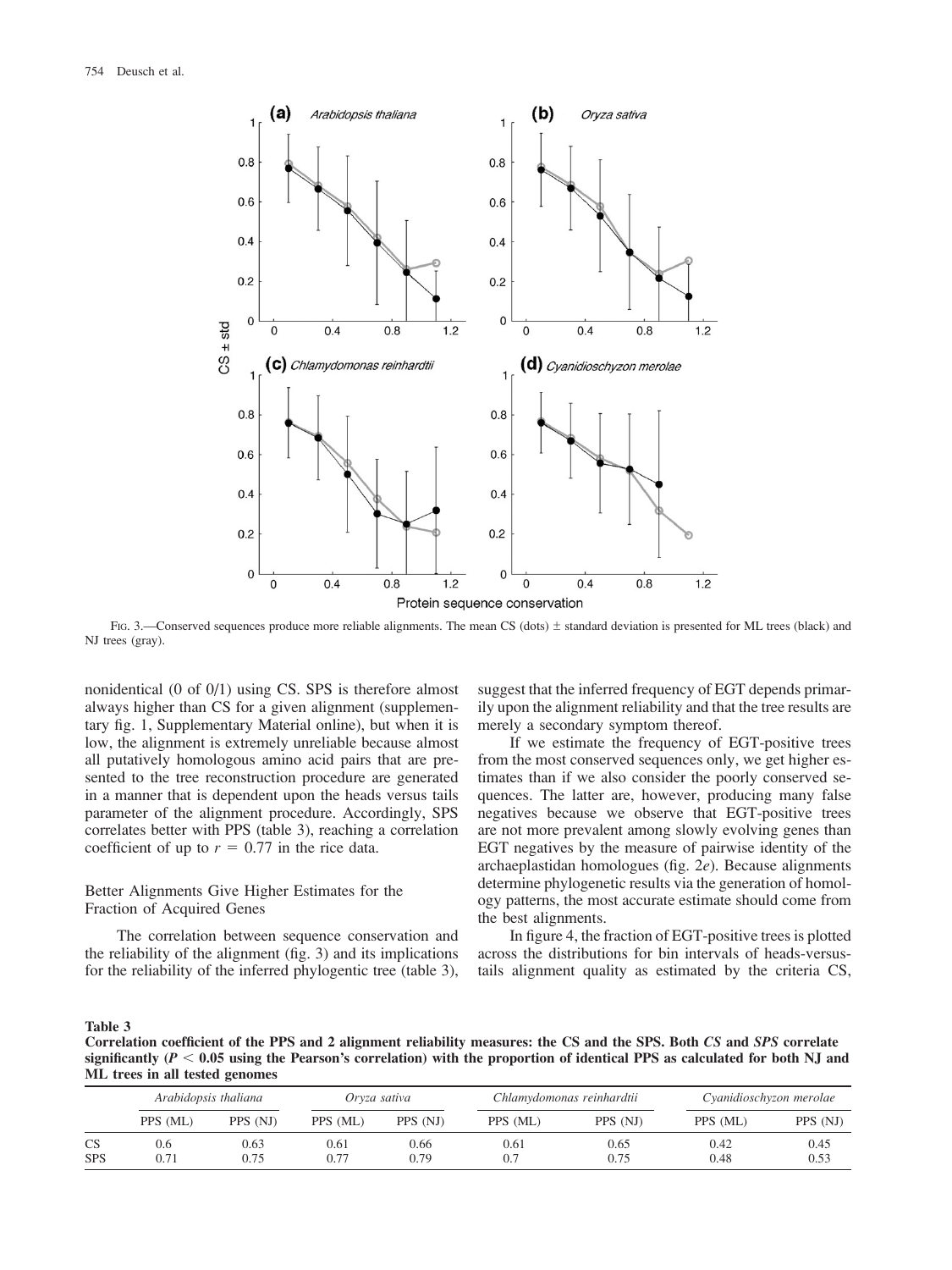

FIG. 4.—The frequency of EGT as inferred from MSAs of varying reliability degrees. The distribution of MSA reliability as estimated by the 3 measures is presented in open bars. The frequency of genes inferred as EGT is plotted above for ML trees (black) and NJ trees (gray).

PPS, and SPS for each archeaplastidan genome data set. For each criterion, the most reliable (reproducible) alignments give the highest estimate of EGT-positive trees, on the order of 17–25% of all trees examined, with a decreasing trend toward poorer alignments, notwithstanding variation among intervals containing small sample sizes. For alignments with CS  $\geq$  0.9 (fig. 4*a–d*), the highest estimates are obtained, but between 87% (Chlamydomonas) and 91% (Oryza) of the gene trees are excluded from consideration by this stringent criterion. For alignments with  $PPS > 0.9$ (fig.  $4e-h$ ), over 50% of all trees are excluded, but the estimates for the proportion of EGT-positive trees are very similar to the estimates for SPS  $\geq$  0.9 (fig. 4*i–l*), where between 50% (Oryza) and 67% (Cyanidioschyzon) of the gene trees are included in the estimate. Clearly, excluding alignments in which  $>20\%$  of the site pairs differ in the toss-up comparison represents a very conservative threshold for excluding phylogenomic data; such data should not be subjected to phylogenetic inference because the phylogeny inference program will be optimizing parameters for site patterns of extremely uncertain homology. If we use the conservative value of SPS  $>0.9$  as a cutoff for excluding data that is identified by the HoT method as irreproducibly alignable, hence unreliable, then 16%, 16%, 17%, and 18% of the alignments (gene trees) examined indicate a cyanobacterial origin of the plant nuclear gene for

Arabidopsis, Oryza, Chlamydomonas, and Cyanidioschyzon, respectively.

How Do Genes Get to the Nucleus and Why Are Any Retained in the Plastid?

The quantitative contribution of EGT inferred here for plant genomes is substantial and raises the question of what gene transfer mechanism is involved. Various lines of evidence favor the view that the mechanism of EGT involves bulk recombination of organelle DNA that is released into the cytoplasm, perhaps by organelle lysis, with DNA of nuclear chromosomes (Timmis et al. 2004). One such line of evidence stems from fragments of organelle DNA that have been relocated to the nucleus and integrated into nuclear chromosomes (Bensasson et al. 2001; Richly and Leister 2004; Behura 2007; Hazkani-Covo and Graur 2007). Nuclear copies of organelle DNA do not preferentially comprise coding regions or particular segments of organelle DNA (Hazkani-Covo and Graur 2007). In Arabidopsis, a complete and almost intact 131-kb copy of the chloroplast genome is found near the centromere of nuclear chromosome 2, whereas in rice, a complete and nearly intact copy of the 367-kb mitochondrial genome is found near the centromere of chromosome 10. Both copies share  $>99\%$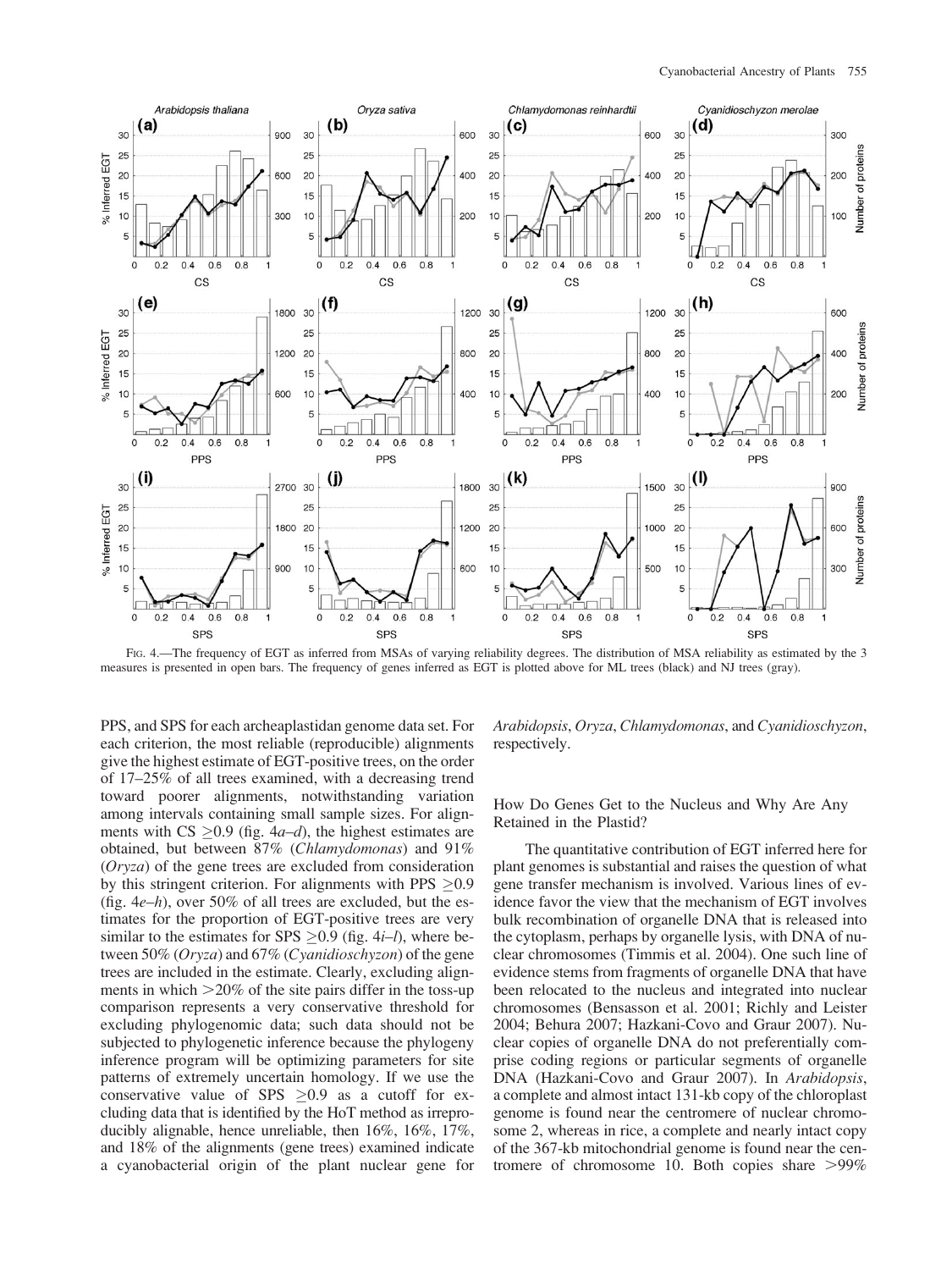sequence identity with their homologues in organelles (Huang et al. 2005), indicating that they were transferred intact and recently during evolution. In addition, laboratory studies employing transgenic mitochondria (Thorsness and Fox 1990) or transgenic chloroplasts (Huang et al. 2003) with suitable marker genes have directly demonstrated novel organelle-to-nucleus DNA transfer events involving bulk DNA recombination and at rates that compare to the rate of point mutation (Stegemann et al. 2003). Sequenced eukaryotic genomes are, in general, replete with copies and fragments of organelle DNA that have been relocated to the nucleus and integrated into nuclear chromosomes (Leister 2005). This, together with studies involving transgenic organelles, indicate that gene transfer from organelles to the nucleus via organelle lysis and bulk recombination of organelle chromosomes into nuclear chromosomes is the mechanism of organelle-to-nucleus gene transfer, with recombination, expression, mutation, and selection governing the fate of the transferred genes.

As in a previous study (Martin et al. 2002), the list of genes transferred to plant nuclei from the ancestor of plastids contains sequences encoding virtually all functional categories but mainly biosynthetic and metabolic functions (supplementary table S2, Supplementary Material online). The mechanism of transfer suggests that any gene can be transferred and fixed in the nucleus, so why should any genes be retained in the organelle? A number of suggestions have been offered in this regard (Allen 2003), but the one that most fully accounts for the observations is that individual plastids need to be able to regulate the expression of genes encoding proteins involved in maintaining redox balance in the photosynthetic membrane.

Seeking the Closest Relative of Plastids in Nuclear Genes and Allowing for LGT

In analyses of ribosomal RNA sequences, plastids tend to branch deeply within cyanobacterial phylogeny but to show no specific affinity to any particular cyanobacterial lineage (Turner et al. 1999; Marin et al. 2005). In analyses of alignments of concatenated plastid-encoded protein data, Rodriguez-Ezpeleta et al. (2005) obtained the same result, whereas Sato (2006) found weak phylogenetic evidence to suggest that plastids might stem from within the Anabaena– Synechocystis lineage. As outlined in the introduction, the concatenation approach usually assumes that the concatenated sequences in question all share the same history, and this assumption is generally problematic where prokaryotic genes are involved (Bapteste et al. 2007). Initial studies with concatenated sequences of plastid-encoded genes investigated the congruence of signals for individually analyzed plastid proteins (Goremykin et al. 1997; Martin et al. 1998; Vogl et al. 2003), but this step is usually omitted in newer analyses (Rodriguez-Ezpeleta et al. 2005), which would appear problematic, especially given the evidence that cyanobacteria exchange genes (Raymond et al. 2002; Zhaxybayeva et al. 2004, 2006) and that signal loss in plastid-encoded proteins is an issue even during algal phylogeny (White et al. 2007). Taken together, the available observations suggest that there is not enough information present in the  $\sim$ 45 proteins common to the genomes of photosynthetic plastids to confidently ascertain the closest relative of plastids among modern cyanobacteria. Furthermore, the observations suggest that LGT among cyanobacteria requires that the question be approached in such a manner as to avoid the concept of "sister group lineages" among prokaryotes at the whole genome level (Doolittle and Bapteste 2007), whereas for individual genes, the concept of the sister group seems unproblematic.

Given the foregoing, we asked: Which of the 9 cyanobacterial genomes sampled here contains the highest frequency of genes that are scored as being of cyanobacterial origin in plant nuclear genomes? For each of the 4 plant genomes and for each of the 9 cyanobacterial genomes sampled, we tabulated the pairwise amino acid sequence identity for each cyanobacterial protein that was present in our alignments and that was scored as being of cyanobacterial origin in the respective plant genome. Color-coded versions of those tables are presented in figure  $5a$ , where it is evident that the 9 cyanobacteria sampled differ with respect to their overall similarity to the collection of cyanobacterial genes that is present in plant nuclear genomes. The differences reflect gene presence or absence on the one hand, with the smallest genome  $(2,265)$  proteins in *P. marinus* MIT9313) harboring fewer proteins that share high sequence identity to the plant homologues. But the differences also reflect overall sequence similarity, with G. violaceus PCC 7421, a midsized genome with 4430 proteins, harboring many homologues of plant proteins of cyanobacterial origin, albeit with visibly lower sequence identity than the other cyanobacteria in the sample (fig. 5a). This finding consistent with the circumstance that Gloeobacter is generally regarded a primitive or earlybranching cyanobacterium because of its lack of thylakoids and its position in some phylogenetic trees (Sato 2006; Tomitani et al. 2006).

The sequence similarity array in figure  $5a$  summarizes many millions of individual sequence comparisons, but it does not deliver phylogenetic specifics. Figure 5b shows the frequency with which proteins from the given cyanobacterial genome occurred within the sister group to the plant nuclear gene among the 11,569 ML phylogenies inferred in the present study. Those frequencies are shown for all alignments, for the alignments with  $SPS > 0.8$ , and for the alignments with SPS  $\geq$  0.9. In all cases, Anabaena and Nostoc had the highest frequency of harboring a sister of the plant protein in phylogenetic trees. This result is influenced to some extent by genome size because Anabaena and Nostoc also have the highest frequency of harboring a homologue of those plant proteins, which found hits in cyanobacteria only (fig.  $5c$ ), and gene presence/absence is directly affected by genome size. But the size of a genome within which a protein-coding gene resides does not affect sequence similarity in individual protein comparisons (fig. 5a) nor does it directly bias the phylogentic results, as seen in the comparison of genome size (fig.  $5d$ ) and sister group frequency in ML trees (fig. 5b) for Gloeobacter. In other words, among the 9 cyanobacterial genomes sampled, Nostoc sp. PCC7120 and A. variabilis ATCC29143 harbor collections of genes that are—in terms of presence/absence and sequence similarity—more like those possessed by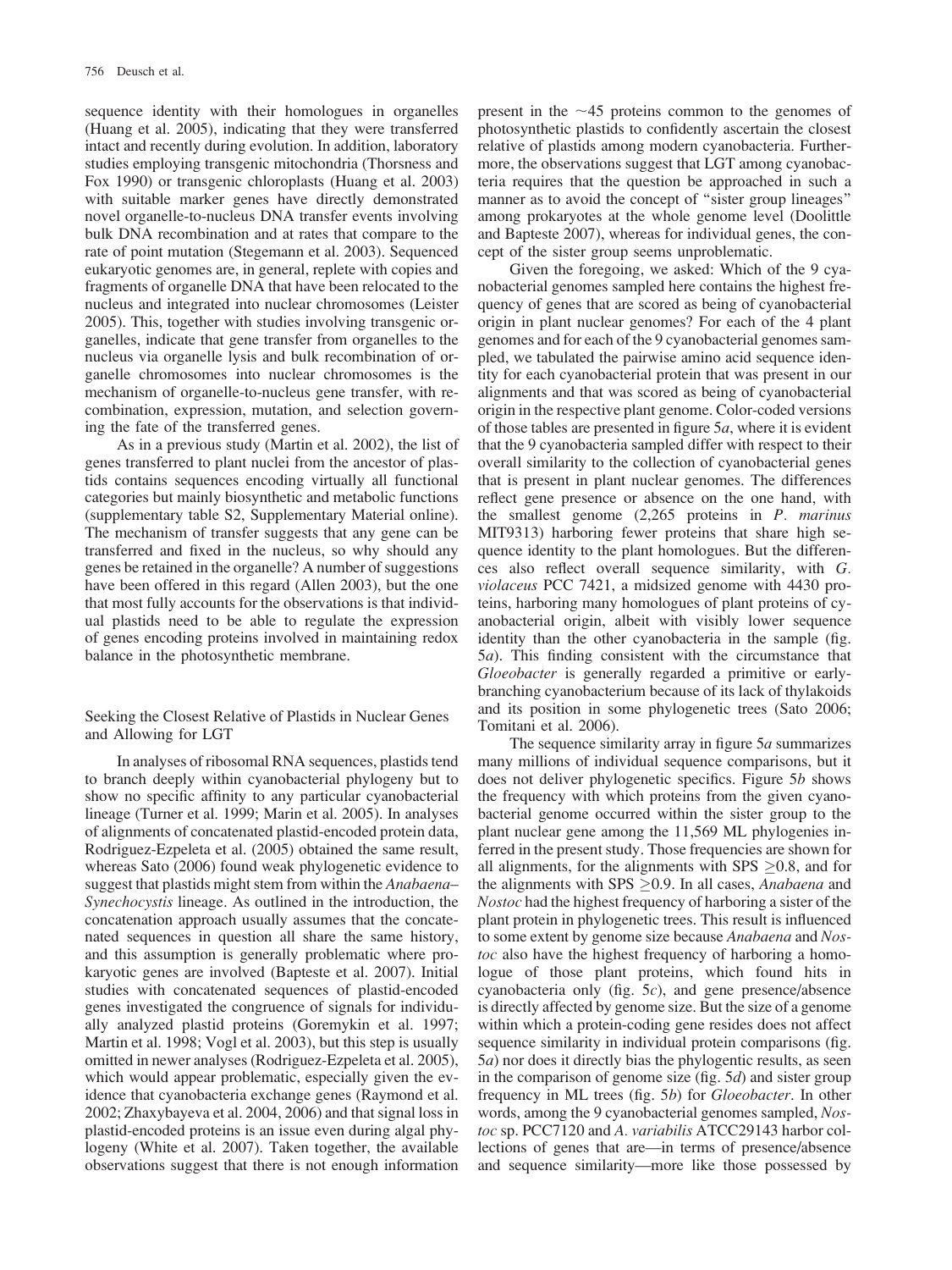# Cyanobacterial Ancestry of Plants 757



FIG. 5.—Overall similarity of proteins of cyanobacterial origin encoded in plant nuclear genomes to proteins encoded in cyanobacterial genomes. (a) For each of the 4 plant genomes, a color-coded table is shown. The rows correspond to the proteins scored as acquisitions from cyanobacteria; this includes cyanobacterial nearest neighbor inference and exclusive Blast hits within the cyanobacterial proteomes. The Oryza sativa RefSeq nuclear data includes a total of 51 genes that are annotated as nuclear proteins but probably are NUPTs (see Materials and Methods). Columns correspond to cyanobacterial genomes, the elements of the matrix contain the percent amino acid identity between the plant query, and the best hit in the respective cyanobacterial genome in the pairwise alignment generated by Blast. The scale of amino acid identity is given in the inset at lower right. (b) The frequency with which the homologue from the cyanobacterial genome indicated in (a) appeared in the cyanobacterial sister clade to the respective plant protein in ML trees. (c) The frequency with which the cyanobacterial genome indicated in (a) contained a homologue of the plant protein for plant proteins that found homologues in cyanobacteria only at the specified threshold. (d) Number of proteins encoded in each cyanobacterial genome indicated in (a).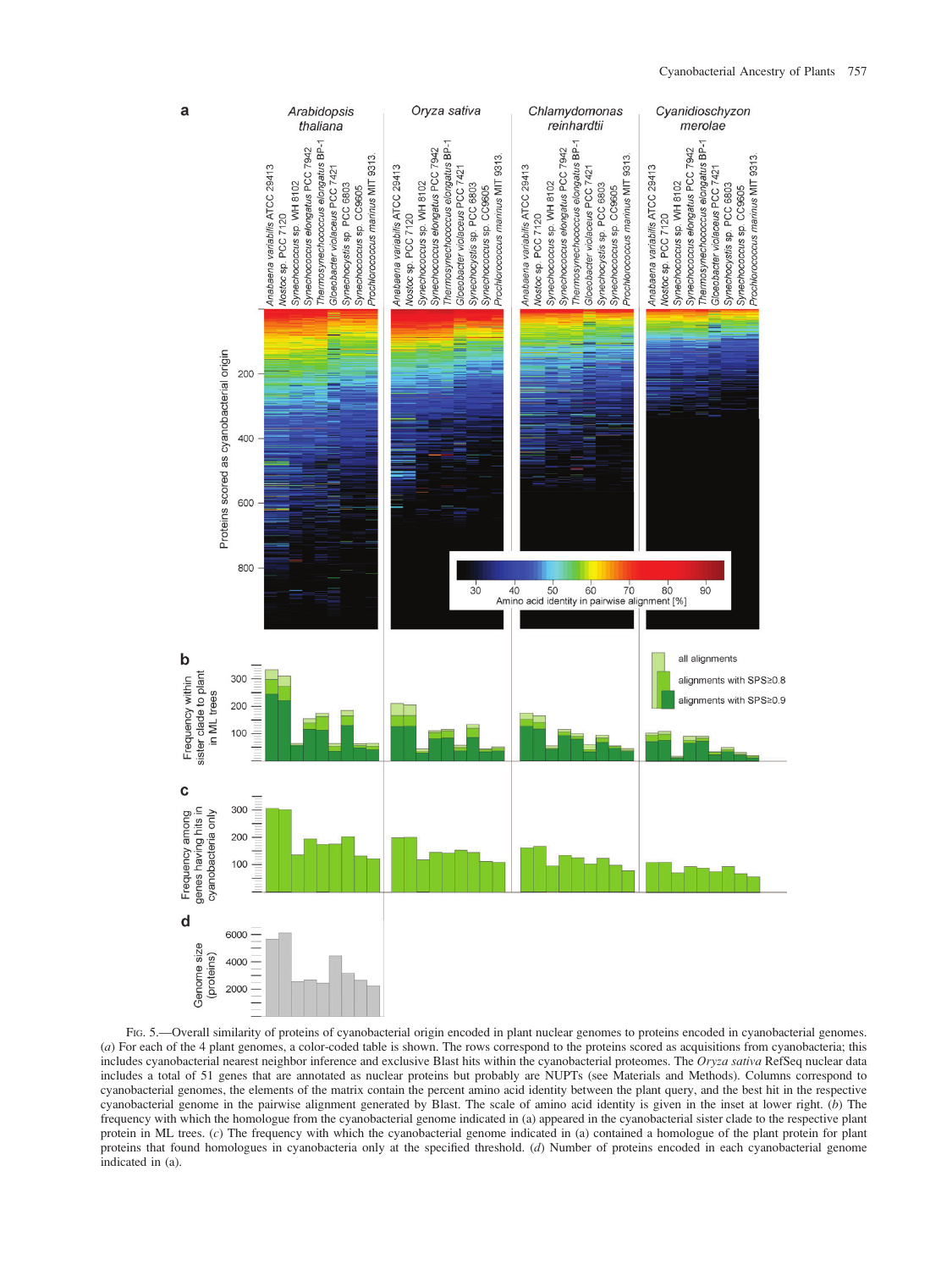the plastid ancestor than are those in the other 7 cyanobacterial genomes sampled here. With regard to Nostoc sp. PCC7120, our result is consistent with an earlier result based on a smaller cyanobacterial genome sample and involving Nostoc punctiforme (Martin et al. 2002). With regard to Nostoc and Anabaena, our result is also consistent with the conclusions of Sato (2006) as they apply to Anabaena.

#### Nostoc, Anabaena, Symbiosis, Plastids, and Nitrogen

With the caveat that the present cyanobacterial sample is quite limited, our finding is that Nostoc and Anabaena harbor more genes than other cyanobacteria of the type that plants acquired from cyanobacteria. Nostoc and Anabaena are filamentous cyanobacteria that produce heterocysts, differentiated and specialized cells that perform nitrogen fixation without producing oxygen (Rippka et al. 1979; Rajaniemi et al. 2005). Filamentous cyanobacteria that produce heterocysts are grouped in the section IV (without true branching) and section V (with true branching) as recognized in Roger Stanier's cyanobacterial classification (Rippka et al. 1979), which followed the same morphological principles as Geitler's (1932) traditional system. Tomitani et al. (2006) presented evidence to indicate that sections IV and V are the most derived among cyanobacteria, consistent with traditional views (Geitler 1932; Rippka et al. 1979) and furthermore argued that the origin of heterocysts antedates the rise of atmospheric oxygen about 2.3 billion years ago. Were the ancestor of plastids a member of section IV (a heterocyst-forming cyanobacterium), as the present data tend to suggest, that would put a weak bound on the maximum age of plastids at 2.3 Ga, with the minimum age well constrained by the fossil red alga Bangiomorpha at 1.2 Ga (Butterfield 2000; Yoon et al. 2004). This conclusion is consistent with the observation that akinetes, large sporelike reproductive cells produced only by some members of sections IV and V (Rippka et al. 1979; Rajaniemi et al. 2005), appear in the palaeontological record  $>0.4$ Ga earlier than Bangiomorpha (Tomitani et al. 2006).

If the cyanobacterial ancestor of plastids was a member of section IV, it was able to fix nitrogen, raising the question of what, exactly, the cyanobacterial symbiont was doing for its host during the early stages of symbiosis. It was suggested that the retargeting of a host-derived carbon transporter was the initial step that allowed the cyanobacterium to export reduced carbon for its host (Weber et al. 2006), but normal cyanobacterial cell wall polysaccharides would also perform that function, and how such a transporter would be targeted across the cyanobacterial cell wall into the plasma membrane was not discussed. Other suggestions have also been put forth, namely local oxygen production, either before (Stanier 1970) or after (Martin and Müller 1998) the origin of mitochondria, and nitrogen has recently been considered (Kneip et al. 2007). Indeed, if we look around at the chemical function of cyanobacteria in modern symbiotic endosymbiotic associations where the physiology has been studied, nitrogen supply, in some cases without carbon export, stands in the foreground (Rai et al. 2000; Raven 2002). Well-studied examples of modern cyanobacterial endosymbioses include Geosiphon pyriforme (a fungus: Mollenhauer et al. 1996), Rhopalodia gibba (a diatom; Prechtl et al. 2004), Azolla species (an acquatic fern; Prasanna et al. 2006), coralloid roots in cycads (Costa et al. 2004), and Gunnera (a flowering plant; Chiu et al. 2005).

In those examples, the cyanobacterial partner is a member of section IV from the genus Nostoc or Anabanea, the exception is *Rhopalodia*, where the symbiont is related to Cyanothece (Prechtl et al. 2004), a coccoid member of section I. In the majority of modern cyanobacterial endosymbioses, the endosymbionts are diazotrophic (nitrogen fixing), in many cases they provide reduced nitrogen to their host (Rai et al. 2000; Raven 2002; Prechtl et al. 2004), and Nostoc is a very common partner. Richellia (Nostocales) endosymbionts living within Hemiaulus and Rhizosolenia provide nitrogen to their diatom hosts (Raven 2002) and are important contributors to marine N availability (Montoya et al. 2004). Also in many ectosymbiotic associations, for example lichens, where *Nostoc* species are typically the cyanobacterial partner (Rikkinen et al. 2002) or in open ocean epiphyitc associations of Dichothrix (Nostocales) with the brown alga Sargassum (Carpenter 1972), nitrogen plays a decisive role. The role of nitrogen in symbiosis has recently been reviewed by Kneip et al. (2007).

In the larger geological context, it was proposed that the current model of anoxic and sulfidic oceans during the Proterozoic would have limited nitrogen availability globally (Anbar and Knoll 2002) starting from about 2.3 Ga up until  $\sim$ 0.58 Ga as newer findings indicate (Fike et al. 2006; Canfield et al. 2007). That is the time during which plastids arose (Butterfield 2000; Yoon et al. 2004) and it corresponds to "...a period of exceptional N stress for the biosphere" (Anbar and Knoll 2002, p. 1140), owing to the limited marine availability of trace elements—the transition metals Mo, Fe, and V—the limitation arising from the insolubility of the corresponding transition metal sulfides in oceans sulfidic due to biological sulfate reduction (Anbar and Knoll 2002). Taken together, that environmental limitation during the time of plastid origin, the role of nitrogen in modern cyanobacterial endosymbioses (Rai et al. 2000), and our present data linking plastids to heterocyst-forming cyanobacteria among a yet limited sample would be compatible with the view that nitrogen could have played a role in the establishment of the symbiosis that led to plastids (Raven 2002; Kneip et al. 2007).

# **Conclusion**

On average, 14% of the nuclear-encoded proteins in the genomes of 4 photosynthetic eukaryotes having homologues in cyanobacteria and at least 2 other phyla, regardless of their alignment quality, were inferred as gene acquisitions from cyanobacteria. Alignments with better sequence conservation—that is, alignments whose site patterns were independent of the order in which amino acids were aligned—consistently recover a higher proportion of inferred cyanobacterial origin for plant nuclear genes (16–18%;  $>20\%$  if only very highly conserved sequences are considered) than the alignments of more poorly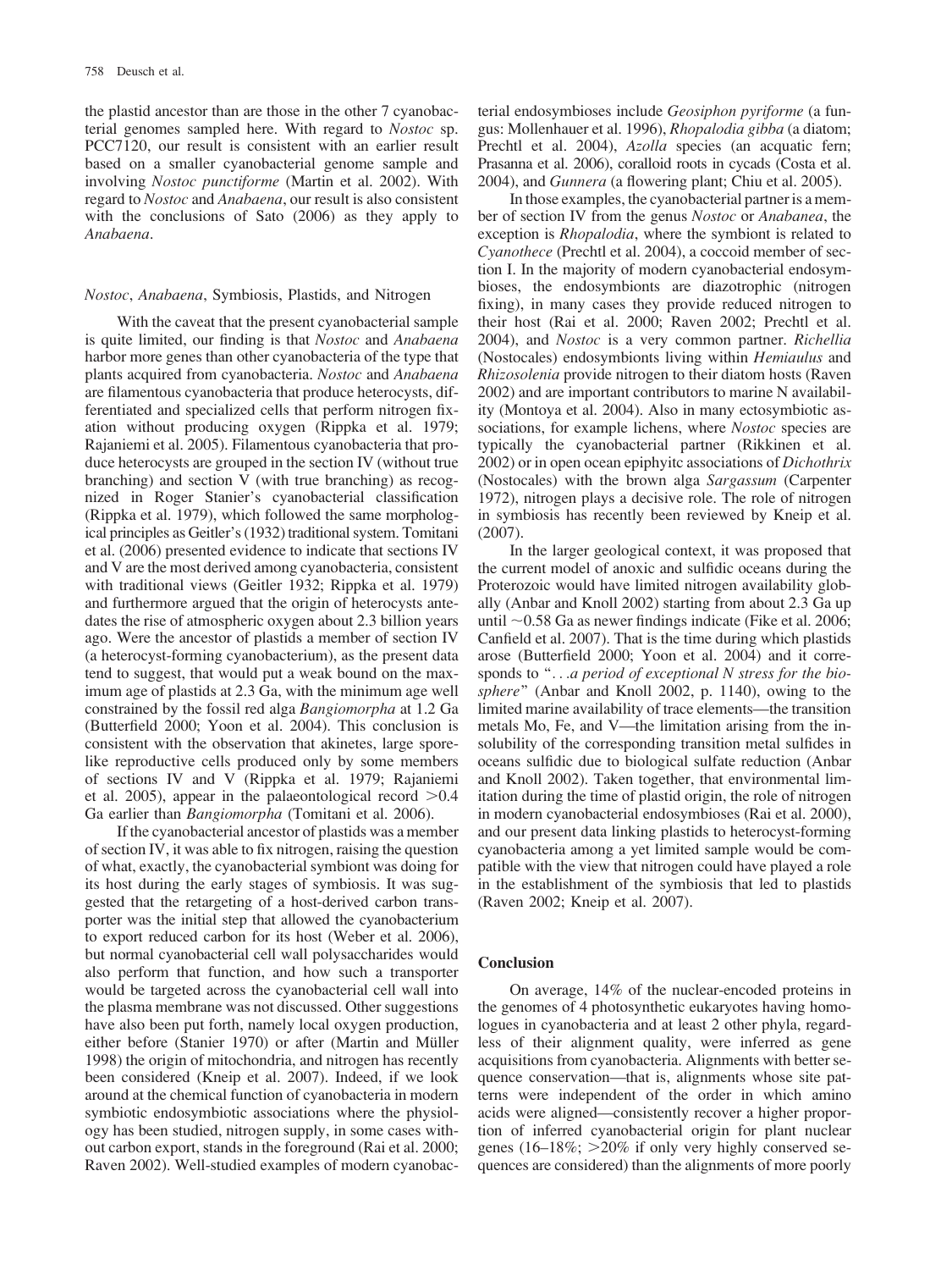conserved sequences. That suggests that the latter contain many false negatives and that the conservative average value of 14% is an underestimate, underscoring a quantitatively large contribution of cyanobacteria to the makeup of plant genomes.

It has long been known from simulation studies that sequences sharing  $\leq 50\%$  amino acid identity perform poorly in phylogenetic reconstruction (Nei 1996). But in the deeper regions of genome phylogenetics, such as plastid origins, sequence pairs sharing  $\geq$ 50% amino acid identity are comparatively rare. The heads-or-tails approach does not directly identify a demarcation line that may not be crossed in sequence analysis, but it does reveal when phylogenetic results are solely determined by a process no less arbitrary than a coin toss and hence provides a reality check of the data quality underlying phylogenomic analyses.

The present phylogenomic data point to filamentous, heterocyst-forming (nitrogen-fixing) cyanobacteria as the plastid ancestor, an inference that is compatible with the observation that the majority of contemporary, physiologically characterized, cyanobacterial endosymbioses entail nitrogen supply as a benefit from endosymbiont to host. The current model of Proterozoic ocean chemistry (Anbar and Knoll 2002; Canfield et al. 2007) would not only be compatible with the widespread occurrence of anaerobic forms of mitochondria among the major eukaryotic lineages (Theissen et al. 2003; Dietrich et al. 2006; Embley and Martin 2006), but also be highly compatible with the concept of a plastid that could fix and supply nitrogen, owing to the distinct possibility of nitrogen limitation in the Proterozoic ocean.

# Supplementary Material

Supplementary figure S1 and tables S1 and S2 are available at Molecular Biology and Evolution online [\(http://www.mbe.oxfordjournals.org/\).](http://www.mbe.oxfordjournals.org/)

#### Acknowledgments

We thank Paul Falkowski, Peter Lockhart, and Uwe Maier for stimulating discussions. This work was funded by the Deutsche Forschungsgemeinschaft (SFB-Tr1; W.M.), the German-Israeli Foundation (T.D.) and the National Scientific Foundation (DBI-0543342; G.L.).

#### Literature Cited

- Adl SM, Simpson AGB, Farmer MA, et al. (28 co-authors). 2005. The new higher level classification of eukaryotes with emphasis on the taxonomy of protists. J Euk Microbiol. 52:399–451.
- Allen JF. 2003. The function of genomes in bioenergetic organelles. Philos Trans R Soc Lond B. 358:1i9–37.
- Allen JF, Raven JA. 1996. Free-radical-induced mutation vs redox regulation: costs and benefits of genes in organelles. J Mol Evol. 42:482–492.
- Altschul SF, Madden TL, Schaffer AA, Zhang JH, Zhang Z, Miller W, Lipman DJ. 1997. Gapped Blast and PSI-Blast: a new generation of protein database search programs. Nucleic Acids Res. 25:338i9–3402.
- Anbar AD, Knoll AH. 2002. Proterozoic ocean chemistry and evolution: a bioinorganic bridge. Science. 297:1137–1142.
- Archibald JM. 2006. Algal genomes: exploring the imprint of endosymbiosis. Curr Biol. 16:R1033–R1035.
- Bapteste E, Susko E, Leigh J, Ruiz-Trillo I, Bucknam L, Doolittle WF. 2007. Alternative methods for concatenation of core genes indicate a lack of resolution in deep nodes of the prokaryotic phylogeny. Mol Biol Evol. 25:83–91.
- Behura SK. 2007. Analysis of nuclear copies of mitochondrial sequences in honey bee (Apis mellifera) genome. Mol Biol Evol. 24:1492–1505.
- Bensasson D, Zhang D, Hartl DL, Hewitt GM. 2001. Mitochondrial pseudogenes: evolution's misplaced witnesses. Trends Ecol Evol. 16:314–321.
- Bodyl A, Mackiewicz P, Stiller JW. 2007. The intracellular cyanobacteria of Paulinella chromatophora: endosymbionts or organelles? Trends Microbiol. 15:295–296.
- Boeckmann B, Bairoch A, Apweiler R, et al. (12 co-authors). 2003. The SWISS-PROT protein knowledgebase and its supplement TrEMBL in 2003. Nucleic Acids Res. 31:365–370.
- Bogorad L. 2008. Evolution of early eukaryotic cells: genomes, proteomes, and compartments. Photosynth Res. 95:11–21.
- Butterfield NJ. 2000. Bangiomorpha pubescens n. gen., n. sp.: implications for the evolution of sex, multicellularity, and the Mesoproterozoic/Neoproterozoic radiation of eukaryotes. Paleobiology. 263:386–404.
- Canfield DE, Poulton SW, Narbonne GM. 2007. Late-Neoproterozoic deep-ocean oxygenation and the rise of animal life. Science. 315:92–95.
- Carpenter EJ. 1972. Nitrogen fixation by a blue-green epiphyte on pelagic Sargassum. Science. 178:1207–1209.
- Chiu WL, Peters GA, Levieille G, Still PC, Cousins S, Osborne B, Elhai J. 2005. Nitrogen deprivation stimulates symbiotic gland development in Gunnera manicata. Plant Physiol. 139:224–230.
- Costa JL, Romero EM, Lindblad P. 2004. Sequence based data supports a single Nostoc strain in individual coralloid roots of cycads. FEMS Microbiol Ecol. 49:481–487.
- Delwiche CW. 1999. Tracing the thread of plastid diversity through the tapestry of life. Am Nat. 154:S164–S177.
- Dietrich LEP, Tice MM, Newmann DK. 2006. The co-evolution of life and earth. Curr Biol. 16:R395–R400.
- Doolittle WF, Bapteste E. 2007. Pattern pluralism and the Tree of Life hypothesis. Proc Natl Acad Sci USA. 104:2043–2049.
- Douglas SE. 1998. Plastid evolution: origins, diversity, trends. Curr Opin Genet Dev. 8:655–661.
- Edgar RC. 2004. MUSCLE: multiple sequence alignment with high accuracy and high throughput. Nucleic Acids Res. 32:1792–1797.
- Embley TM, Martin W. 2006. Eukaryotic evolution: changes and challenges. Nature. 440:623–630.
- Esser C, Martin W, Dagan T. 2007. The origin of mitochondria in light of a fluid prokaryotic chromosome model. Biol Lett. 3:180–184.
- Felsenstein J. 2005. PHYLIP (phylogeny inference package). Version 3.6. Seattle (WA): Department of Genome Sciences, University of Washington.
- Fike DA, Grotzinger JP, Pratt LM, Summons RE. 2006. Oxidation of the Ediacaran ocean. Nature. 444:744–747.
- Geitler L. 1932. Rabenhorst's Kryptogamenflora von Deutschland, Österreich und der Schweiz. Vierzehnter Band: Cyanophyceae. Leipzig (Germany): Akademische Verlagsgesellschaft M.B.H., p. 1196.
- Goremykin VV, Hansmann S, Martin WF. 1997. Evolutionary analysis of 58 proteins encoded in six completely sequenced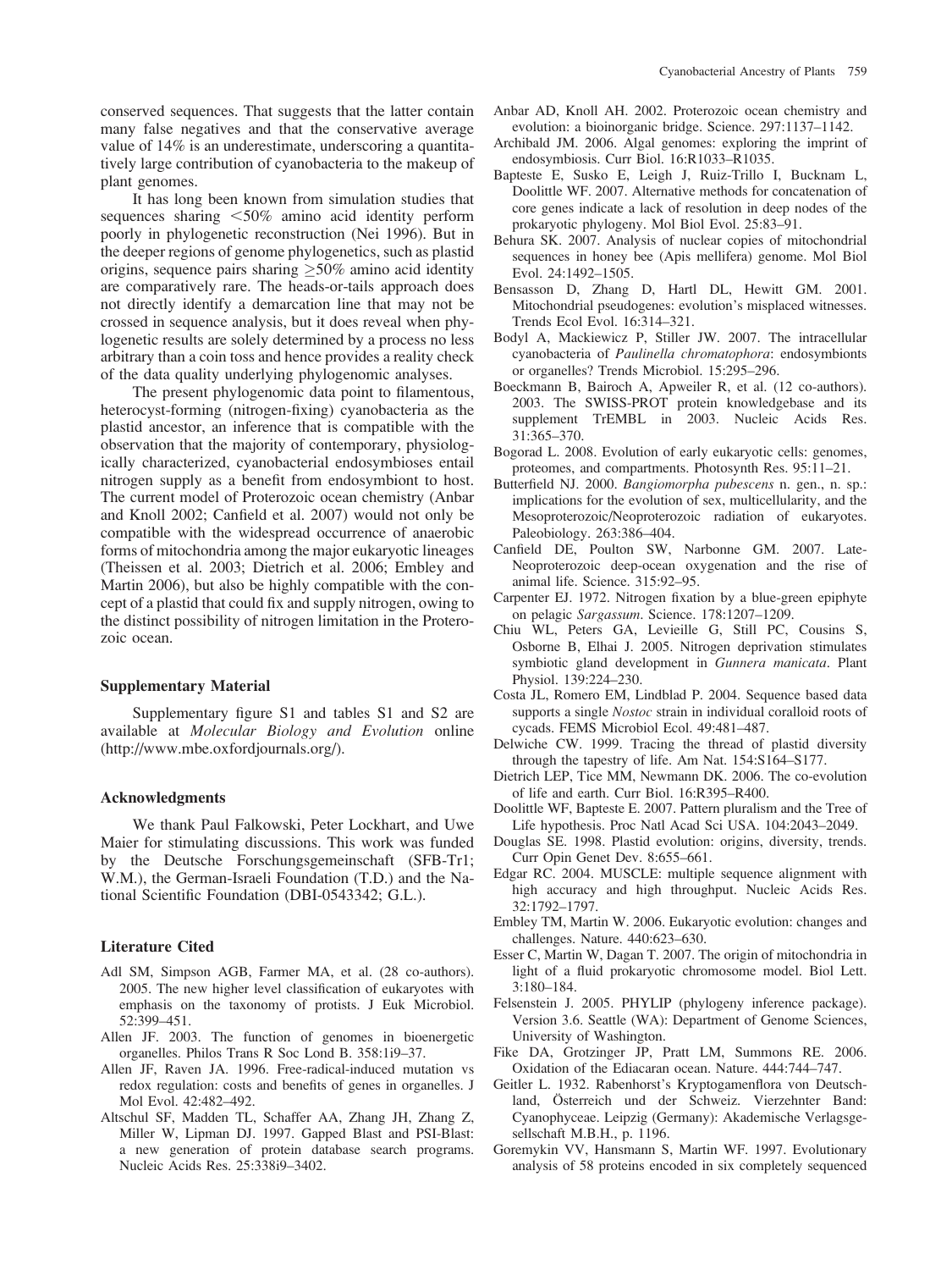chloroplast genomes: revised molecular estimates of two seed plant divergence times. Plant Syst Evol. 206:337–351.

- Guindon S, Gascuel O. 2003. A simple, fast, and accurate algorithm to estimate large phylogenies by maximum likelihood. Syst Biol. 52:696–704.
- Jones DT, Taylor WR, Thornton JM. 1992. The rapid generation of mutation rate matrices from protein sequences. Comput Appl Biosci. 8:275–282.
- Hazkani-Covo E, Graur D. 2007. A comparative analysis of numt evolution in human and chimpanzee. Mol Biol Evol. 24: 13–18.
- Huang CY, Ayliffe MA, Timmis JN. 2003. Direct measurement of the transfer rate of chloroplast DNA into the nucleus. Nature. 422:72–76.
- Huang CY, Grunheit N, Ahmadinejad N, Timmis JN, Martin W. 2005. Mutational decay and age of chloroplast and mitochondrial genomes transferred recently to angiosperm nuclear chromosomes. Plant Physiol. 138:1723–1733.
- Kneip C, Lockhart P, Voss C, Maier UG. 2007. Nitrogen fixation in eukaryotes—new models for symbiosis. BMC Evol Biol. 7:55.
- Kumar S, Filipski A. 2007. Multiple sequence alignment: in pursuit of homologous DNA positions. Genome Res. 17: 127–135.
- Landan G, Graur D. 2007. Heads or tails: a simple reliability check for multiple sequence alignments. Mol Biol Evol. 24:1380–1383.
- Larkum AW, Lockhart PJ, Howe CJ. 2007. Shopping for plastids. Trends Plant Sci. 12:189–195.
- Leister D. 2005. Origin, evolution and genetic effects of nuclear insertions of organelle DNA. Trends Genet. 21:655–663.
- Lockhart PJ, Howe CJ, Barbrook AC, Larkum AWD, Penny D. 1999. Spectral analysis, systematic bias, and the evolution of chloroplasts. Mol Biol Evol. 16:573–576.
- Marin B, Nowack ECM, Melkonian M. 2005. A plastid in the making: evidence for a second primary endosymbiosis. Protist. 156:425–432.
- Martin W. 1999. Mosaic bacterial chromosomes—a challenge en route to a tree of genomes. Bioessays. 21:99–104.
- Martin W, Brinkmann H, Savona C, Cerff R. 1993. Evidence for a chimeric nature of nuclear genomes: eubacterial origin of eukaryotic glyceraldehyde-3-phosphate dehydrogenase genes. Proc Natl Acad Sci USA. 90:8692–8696.
- Martin W, Herrmann RG. 1998. Gene transfer from organelles to the nucleus: how much, what happens, and why? Plant Physiol. 118:9–17.
- Martin W, Müller M. 1998. The hydrogen hypothesis for the first eukaryote. Nature. 392:37–41.
- Martin W, Rujan T, Richly E, Hansen A, Cornelsen S, Lins T, Leister D, Stoebe B, Hasegawa M, Penny D. 2002. Evolutionary analysis of Arabidopsis, cyanobacterial, and chloroplast genomes reveals plastid phylogeny and thousands of cyanobacterial genes in the nucleus. Proc Natl Acad Sci USA. 99:12246–12251.
- Martin W, Schnarrenberger C. 1997. The evolution of the Calvin cycle from prokaryotic to eukaryotic chromosomes: a case study of functional redundancy in ancient pathways through endosymbiosis. Curr Genet. 32:1–18.
- Martin W, Stoebe B, Goremykin V, Hansmann S, Hasegawa M, Kowallik KV. 1998. Gene transfer to the nucleus and the evolution of chloroplasts. Nature. 393:162–165.
- Matsuzaki M, Misumi O, Shin-IT, et al. (42 co-authors). 2004. Genome sequence of the ultrasmall unicellular red alga Cyanidioschyzon merolae 10D. Nature. 428:653–657.
- McFadden GI, van Dooren GG. 2004. Evolution: red algal genome affirms a common origin of all plastids. Curr Biol. 14:R514–R516.
- Merchant SS, Prochnik SE, Vallon O, et al. (117 co-authors). 2007. The Chlamydomonas genome reveals the evolution of key animal and plant functions. Science. 318:245–250.
- Mereschkowsky C. 1905. Über Natur und Ursprung der Chromatophoren im Pflanzenreiche. Biol Centralbl. 25:593–604. [English translation in Eur J Phycol. 34:287– 295 (1999)].
- Mollenhauer D, Mollenhauer R, Kluge M. 1996. Studies on initiation and development of the partner association in Geosiphon pyriforme (Kutz) v Wettstein, a unique endocytobiotic system of a fungus (Glomales) and the cyanobacterium Nostoc punctiforme (Kutz) Hariot. Protoplasma. 193:3–9.
- Montoya JP, Holl CM, Zehr JP, Hansen A, Villareal TA, Capone DG. 2004. High rates of  $N_2$  fixation by unicellular diazotrophs in the oligotrophic Pacific Ocean. Nature. 430:1027–1031.
- Morden CW, Golden SS. 1989. psbA genes indicate common ancestry of prochlorophytes and chloroplasts. Nature. 337:382–385.
- Nei M. 1996. Phylogenetic analysis in molecular evolutionary genetics. Annu Rev Genet. 30:371–403.
- Nei M, Takezaki N, Sitnikova T. 1995. Assessing molecular phylogenies. Science. 267:253–254.
- Phillips MJ, Delsuc F, Penny D. 2004. Genome-scale phylogeny and the detection of systematic biases. Mol Biol Evol. 21:1455–1458.
- Prasanna R, Kumar R, Sood A, Prasanna BM, Singh PK. 2006. Morphological, physiochemical and molecular characterization of Anabaena strains. Microbiol Res. 161:187–202.
- Prechtl J, Kneip C, Lockhart P, Wenderoth K, Maier UG. 2004. Intracellular spheroid bodies of Rhopalodia gibba have nitrogen-fixing apparatus of cyanobacterial origin. Mol Biol Evol. 21:1477–1481.
- Pruitt KD, Tatusova T, Maglott DR. 2005. NCBI Reference Sequence (RefSeq): a curated non-redundant sequence database of genomes, transcripts and proteins. Nucleic Acids Res. 33:D501–D504.
- Rai AN, Söderbäck E, Bergman B. 2000. Cyanobacterium-plant symbioses. New Phytol. 147:449–481.
- Rajaniemi P, Hrouzek P, Kastovska´ K, Willame R, Rantala A, Hoffmann L, Komárek J, Sivonen K. 2005. Phylogenetic and morphological evaluation of the genera Anabaena, Aphanizomenon, Trichormus and Nostoc (Nostocales, Cyanobacteria). Int J Syst Evol Microbiol. 55:11–26.
- Raven JA. 2002. Evolution of cyanobacterial symbioses. In: Rai AN, Bergman B, Rasmussen U, editors. Cyanobacteria in symbiosis. Dordrecht (The Netherlands): Kluwer Academic Publishers. p. 326–1246.
- Raymond J, Zhaxybayeva O, Gogarten JP, Gerdes SY, Blankenship RE. 2002. Whole-genome analysis of photosynthetic prokaryotes. Science. 298:1616–1620.
- Reyes-Prieto A, Hackett JD, Soares MB, Bonaldo MF, Bhattacharya D. 2006. Cyanobacterial contribution to algal nuclear genomes is primarily limited to plastid functions. Curr Biol. 16:2320–2325.
- Reyes-Prieto A, Weber APM, Bhattacharya D. 2007. The origin and establishment of the plastid in algae and plants. Annu Rev Genet. 41:147–680.
- Richly E, Leister D. 2004. An improved prediction of chloroplast proteins reveals diversities and commonalities in the chloroplast proteomes of Arabidopsis and rice. Gene. 329:11–16.
- Rikkinen J, Oksanen I, Lohtander K. 2002. Lichen guilds share related cyanobacterial endosymbionts. Science. 297:357.
- Rippka R, Deruelles J, Waterbury JB, Herdman M, Stanier RY. 1979. Generic assignments, strain histories and properties of pure cultures of cyanobacteria. J Gen Microbiol. 111:1–6.